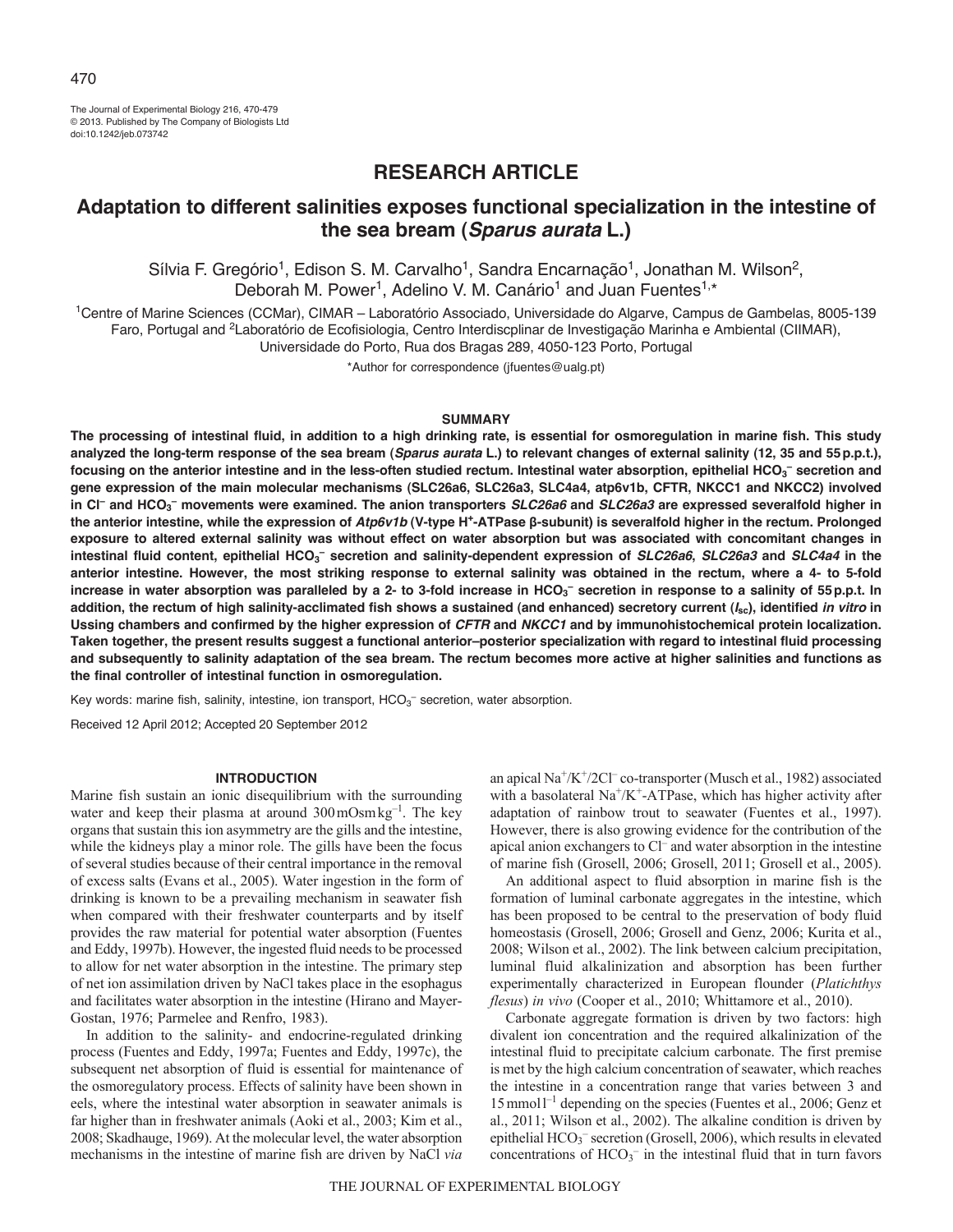chemical precipitations of divalent cations in the form of carbonate aggregates. The trapping of divalent cations makes them unavailable for absorption and lowers intestinal fluid osmolality by 70–100 mOsm kg<sup>-1</sup>, thus enhancing water availability for net absorption (Grosell et al., 2009b; Wilson et al., 2002).

The mechanisms that drive luminal secretion of  $HCO_3^-$  in the epithelial cell are complex and still under examination. The presence of a basolateral  $\text{Na}^+/\text{HCO}_3^-$  co-transporter (NBCe1, SLC4a4) in the Gulf toadfish (*Opsanus beta*) (Taylor et al., 2010) and mefugu (*Takifugu obscurus*) (Kurita et al., 2008) suggests a transcellular route for apical HCO<sub>3</sub><sup>-</sup> secretion. However, in the absence of basolateral HCO<sub>3</sub><sup>-</sup> a varying amount of alkaline secretion still takes place (Faggio et al., 2011; Fuentes et al., 2010b; Grosell et al., 2009a; Guffey et al., 2011), which originates from hydration of the  $CO<sub>2</sub>$ in the intestinal epithelial cell in a process catalyzed by carbonic anhydrase (Grosell et al., 2009a). On the apical side of the epithelial cell, the presence of SLC26a6 (Cl<sup>-</sup>/HCO<sub>3</sub><sup>-</sup> anion exchanger) has also been established (Grosell et al., 2009b; Kurita et al., 2008). In addition, the presence of an apical bafilomycin-sensitive vacuolar proton pump has been proposed to act as an enhancer of the apical HCO<sub>3</sub><sup>-</sup> secretion (Guffey et al., 2011).

The anterior intestine has been the model of choice for studying HCO<sub>3</sub><sup>-</sup> secretion in marine fish intestine because of its luminal Cl<sup>-</sup> dependence, and also because the anterior intestine shows the highest specific rate of Cl<sup>–</sup> (and likely water) absorption (Grosell, 2006). However, as shown for the European flounder (*Platichthys flesus*), HCO<sub>3</sub><sup>-</sup> secretion takes place in all regions of the intestinal canal (Wilson et al., 2002), and recent studies in eel have highlighted the relative importance of the rectum in the osmoregulation of marine fish (Aoki et al., 2003; Kim et al., 2008).

The objective of the present study was to expose the main changes induced by salinity adaptation in the anterior intestine and the rectum of the sea bream (*Sparus auratus*), a euryhaline species with the ability to adapt to large changes in environmental salinity (Laiz-Carrion et al., 2005), although not to freshwater (Fuentes et al., 2010a). In order to elucidate the salinity-dependent changes in the intestine of the sea bream, the study focused on: (1) the molecular characterization of the main mechanisms involved in the  $HCO<sub>3</sub>$ <sup>-</sup> secretion route (mediated by SLC26a6, SLC26a3, SLC4a4 and Atp6v1b) and the fluid absorptive/secretory intestinal routes related to Cl<sup>–</sup> movement (mediated mainly by NKCC1, NKCC2 and CFTR); and (2) the related water absorption and  $HCO<sub>3</sub>^-$  secretion *in vitro*.

# **MATERIALS AND METHODS Animals and experimental conditions**

Sea bream (*S. aurata*) juveniles were obtained from commercial sources (CUPIMAR SA, Cadiz, Spain). Fish were quarantined for 60days in Ramalhete Marine Station (University of Algarve, Faro, Portugal) in 1000l tanks with running seawater at a density of  $\leq$ 5 kg m<sup>-3</sup> and fed twice daily to a final 2% of body mass ( $M<sub>b</sub>$ ), with a commercial sea bream diet (Sorgal, Ovar, Portugal). In all instances, feeding was withheld for 36h before sample collection to ensure the absence of undigested food in the intestine.

For salinity adaptation, 90 juvenile sea bream  $(20-30g M_b)$  were separated into three equal groups and transferred from water at 35p.p.t. salinity to 250l tanks in three separate closed water circuits with biological filtering with final salinities of 12, 35 or 55 p.p.t., temperature of 21°C and a 14h:10h light:dark photoperiod. Increases in salinity were achieved by adding the required amount of Instant Ocean sea salts to control seawater (35p.p.t.), and decreases in salinity were achieved by dilution of control water with dechlorinated tap water. No mortalities were registered during the experimental period.

All animal manipulations were carried out in compliance with the Guidelines of the European Union Council (86/609/EU) and Portuguese laws for the use of laboratory animals. All animal protocols were performed under a 'Group-I' license from the Direcção-Geral de Veterinária, Ministério da Agricultura, do Desenvolvimento Rural e das Pescas, Portugal.

## **Tissue collection, blood and intestinal fluid analysis**

After 30days of acclimation to the altered salinity, fish were captured and anesthetized in 2-phenoxyethanol (1:5000 vol/vol; Sigma-Aldrich, St Louis, MO, USA). Blood samples were collected from the severed caudal peduncle into heparinized glass capillaries. Plasma was obtained by centrifugation (3500*g*, 5min) and stored at −20°C until analysis. Fish were killed by decapitation and the whole intestine isolated. The intestinal fluid of individual fish was collected from the excised intestinal tract clamped (from pyloric caeca to anal sphincter) with two mosquito forceps, emptied into pre-weighed vials and centrifuged (12,000*g*, 5min) to separate fluid from precipitate. The fluid was transferred to pre-weighed vials and the volume was measured to the nearest  $0.1 \mu$ l (0.1 mg, assuming a density of 1). Precipitates, which include both organic (mucus) and inorganic carbonates, were dried at 50°C overnight and weighed to the nearest 0.1mg. The results were normalized for fish mass and are presented as  $\mu$ lg<sup>-1</sup>  $M_b$  or  $\mu$ gg<sup>-1</sup>  $M_b$ . Intestinal samples were collected from individual fish, stored in RNA Later at 4°C (Sigma-Aldrich) until utilized for RNA extraction within 2weeks. Tissue from two sections of intestine was collected: (1) the anterior intestine, corresponding to 3–4cm caudal to the point of insertion of the pyloric caeca; and (2) the rectum, which corresponds to a section of distal intestine, 2–3cm in length, delimited by the anal and the posterior/rectal sphincters.

Osmolality of plasma and intestinal luminal fluid was measured in 10µl samples with a Vapro 5520 osmometer (Wescor, South Logan, UT, USA). Intestinal fluid titratable alkalinity  $(HCO_3^-$  +  $CO<sub>3</sub><sup>2-</sup>$ ) was manually measured with the double titration method using a combination semi-micro pH electrode (HI1330B, Hanna Instruments, Smithfield, RI, USA) attached to a pH meter (PHM84, Radiometer, Copenhagen, Denmark): 50 µl of the intestinal fluid samples was diluted in 10 ml NaCl (40 mmol  $1^{-1}$ ), gassed with CO<sub>2</sub>free gas for 30 min to remove  $CO<sub>2</sub>$  and titrated to pH3.8 with 10mmoll –1 HCl; an additional gassing period of 20min was applied to remove any remaining CO<sub>2</sub> and the sample was back titrated to its original pH with 10mmol<sup>1-1</sup> NaOH. The volume difference between added acid and base in both titrations and titrant molarities was used to calculate total  $HCO_3^-$  equivalents (mequivl<sup>-1</sup>).

#### **Gravimetric water absorption**

Intestinal water absorption in sea bream gut sacs was measured following methods previously described (Grosell and Taylor, 2007; Scott et al., 2008) in symmetric conditions. The abdominal regions were exposed and the whole intestinal tract removed to a Petri dish containing pre-gassed (0.3%  $CO<sub>2</sub> + 99.7% O<sub>2</sub>$ ) serosal solution  $(160 \text{ mmol } l^{-1} \text{ NaCl}, 1 \text{ mmol } l^{-1} \text{ MgSO}_4, 2 \text{ mmol } l^{-1} \text{ NaH}_2 \text{PO}_4,$  $1.5$  mmol<sup>-1</sup> CaCl<sub>2</sub>, 5 mmol<sup>-1</sup> NaHCO<sub>3</sub>, 3 mmol<sup>-1</sup> KCl, 5.5 mmol<sup>-1</sup> glucose and 5 mmol<sup>1-1</sup> Hepes, pH 7.800). The lumen was flushed and cleaned, and the anterior intestine and rectum isolated. Intestinal sacs were prepared by sealing one of the edges with a Teflon tape ligature and filled with 0.8ml (anterior intestine) or 0.15ml (rectum) of physiological saline (symmetric conditions, serosal solution). Once filled, care was taken to remove gas bubbles and a second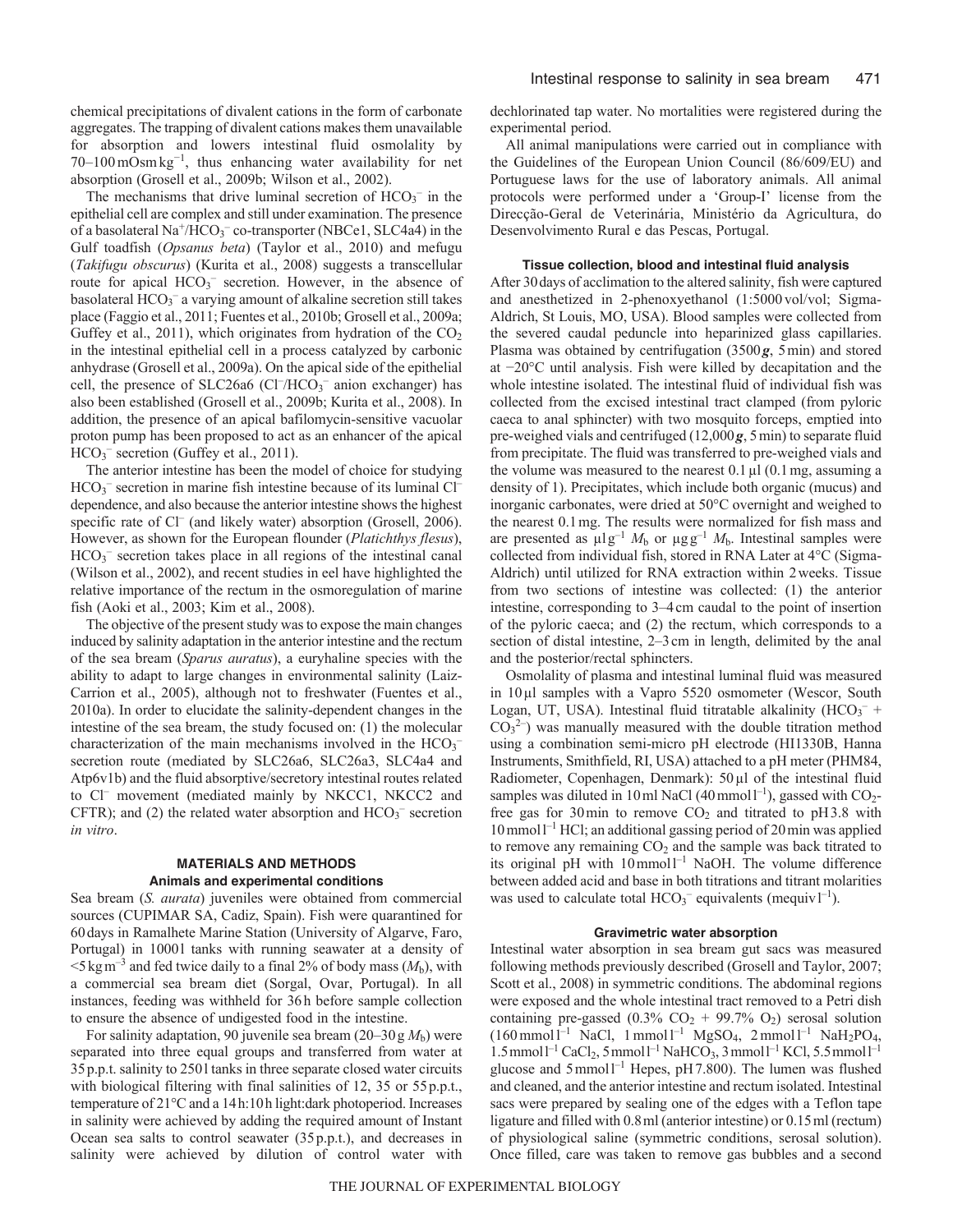#### 472 The Journal of Experimental Biology 216 (3)

ligature was applied to create a watertight preparation with an internal pressure of 15cm of water in PE50 polythene tubing. The sacs were rested for 30–40min in physiological solution with gassing  $(0.3\% \text{ CO}_2 + 99.7\% \text{ O}_2)$ . For calculation of water absorption, the intestinal sacs were weighed (to the nearest 0.1mg) at 10min intervals over 1h. At the end of the experimental period, the sacs were opened, flattened and overlaid on millimetric paper to measure the surface area. Water absorption was expressed as  $\mu$ lh<sup>-1</sup> cm<sup>-2</sup>.

# **Intestinal HCO3 – secretion**

A segment of anterior intestine and rectum was excised, mounted on tissue holders (P2413, 0.71 cm<sup>2</sup>, Physiologic Instruments, San Diego, CA, USA) and positioned between two half-chambers (P2400, Physiologic Instruments) containing 1.5ml of serosal and apical saline. The composition of these saline solutions that simulated *in vivo* conditions for the sea bream (Fuentes et al., 2006) was as follows. Serosal saline:  $160 \text{ mmol}^{-1}$  NaCl,  $1 \text{ mmol}^{-1}$  $MgSO_4$ , 2 mmol l<sup>-1</sup> NaH<sub>2</sub>PO<sub>4</sub>, 1.5 mmol l<sup>-1</sup> CaCl<sub>2</sub>, 5 mmol l<sup>-1</sup> NaHCO<sub>3</sub>,  $3 \text{ mmol } 1^{-1}$  KCl,  $5.5 \text{ mmol } 1^{-1}$  glucose and  $5 \text{ mmol } 1^{-1}$ Hepes, pH 7.800, gassed with  $0.3\%$  CO<sub>2</sub> + 99.7% O<sub>2</sub>. Apical saline: 88 mmol l<sup>-1</sup> NaCl, 9.5 mmol l<sup>-1</sup> MgCl<sub>2</sub>, 3 mmol l<sup>-1</sup> KCl, 7.5 mmol l<sup>-1</sup> CaCl<sub>2</sub>, 126.5 mmol<sup>1-1</sup> MgSO<sub>4</sub> and 1 mmol<sup>1-1</sup> Na<sub>2</sub>HPO4, gassed with  $100\%$  O<sub>2</sub> and pH maintained at 7.800 throughout the experiments by pH-Stat (see below). The temperature was maintained at 22°C throughout all experiments. All bioelectrical variables were monitored by means of Ag/AgCl electrodes (with tip asymmetry  $\leq 1$  mV) connected to either side of the Ussing chamber with 3 mmbore agar bridges  $(1 \text{ mol})^{-1}$  KCl in 3% agar). Transepithelial electrical potential (TEP, mV) was monitored by clamping of epithelia to  $0 \mu A \text{ cm}^{-2}$ . Epithelial conductance  $(G_t, \text{ mS cm}^{-2})$  was manually calculated (Ohm's law) using the voltage deflections induced by a  $10 \mu A \text{ cm}^{-2}$  bilateral pulse of 2s every minute. Current injections were performed by means of a VCC 600 amplifier (Physiologic Instruments). For pH-Stat control, a pH electrode (PHC 4000-8, Radiometer) and a microburette tip were immersed in the luminal saline and connected to a pH-Stat system (TIM 854, Radiometer). To allow pulsing (for  $G_t$  calculation) during pH measurements, the amplifier was grounded to the titration unit. The configuration of amplifier/pH-Stat system used in this study is similar to that first established for the characterization of  $HCO<sub>3</sub>$ secretion in the intestine of the Gulf toadfish (Grosell and Genz, 2006; Guffey et al., 2011; Taylor et al., 2010) and provides rates of intestinal secretion similar to those obtained by the double titration method in the intestine of the sea bream (Fuentes et al., 2010b).

Measurement of  $HCO<sub>3</sub><sup>-</sup>$  secretion was performed on luminal salines at physiological pH7.800 during all experiments. The volume of the acid titrant  $(2.5 \text{mmol}^{-1} \text{ HCl})$  was recorded and the amount of  $HCO_3^-$  secreted (nmol  $h^{-1}$  cm<sup>-2</sup>) was calculated from the volume of titrant added, the concentration of the titrant and the surface area  $(cm<sup>2</sup>)$ . All experiments comprised 1h of tissue stable voltage and HCO<sub>3</sub><sup>-</sup> secretion.

# **Short-circuit current measurement**

The anterior intestine and rectum were collected, isolated and mounted as previously described (Fuentes et al., 2010b) on a tissue holder of  $0.71 \text{ cm}^2$  and positioned between two half-chambers containing 2ml of serosal physiological saline (see above). During the experiments the tissue was bilaterally gassed with  $0.3\%$  CO<sub>2</sub> + 99.7% O2 and the temperature was maintained at 22°C. Short-circuit current  $(I_{sc}, \mu A \text{ cm}^{-2})$  was monitored by clamping the epithelia to 0mV. Epithelial conductance  $(G_t, mS \, \text{cm}^{-2})$  was manually calculated (Ohm's law) using the current deflections induced by a 2mV pulse of 3s every minute. Voltage clamping and current injections were performed by means of a DVC-1000 voltage clamp amplifier (WPI, Sarasota, FL, USA) or a VCCMC2 voltage/current clamp (Physiologic Instruments). Bioelectrical parameters for each tissue were recorded after the tissue achieved a steady state, usually between 30 and 40min after mounting.

#### **qPCR**

#### RNA extraction, cDNA synthesis and cloning

Total RNA was extracted using Total RNA Kit I (E.Z.N.A, Omega Bio-tek, Norcross, GA, USA) following the manufacturer's instructions, and the quantity and quality assessed (Nanodrop 1000, Thermo Scientific, Waltham, MA, USA). Prior to cDNA synthesis, RNA was treated with DNase using a DNA-free kit (Ambion, Austin, TX, USA) following the supplier's instructions. Reverse transcription of RNA was carried out in a final reaction volume of  $20 \,\mu$ l using 0.5  $\mu$ g of DNase-treated RNA, 1 mmol l<sup>-1</sup> of dNTPs, 1  $\mu$ g of random hexamer primers  $[pd(N)_6, GE$  Healthcare, Munich, Germany] and 40U of MMLV RT (Promega, Madison, WI, USA) in the presence of 25U of RNAguard RNase inhibitor (GE Healthcare).

#### Primer design

cDNA sequences of the ion transporters of interest [*SLC26a6*, *SLC26a3*, *SLC4a4*, *Atp6v1b* (V-type proton pump β subunit), *NKCC1*, *NKCC2* and *CFTR*] were extracted from the EST collection

| Gene        | Primer  | Sequence (5' to 3')         | $T_a$ (°C) | Product size (bp) | NCBI accession no. |
|-------------|---------|-----------------------------|------------|-------------------|--------------------|
| NKCC1       | Forward | TGCAGTGATGCTGCATGCGGATT     | 60         | 134               | GU183823           |
|             | Reverse | CCGGCAGAGATGATGGGACCA       |            |                   |                    |
| NKCC2       | Forward | ACGGAGTCCAAGAAAACCACGGG     | 60         | 143               | FP335045           |
|             | Reverse | CCAGCCAGGATTCCGGTCGC        |            |                   |                    |
| <b>CFTR</b> | Forward | GGAGGGCCCGACCTCGTCAT        | 60         | 175               | GU183822           |
|             | Reverse | CTGTTCGTCCCAGCAGGCCC        |            |                   |                    |
| SLC26a3     | Forward | ATCTCGGCTCTGAAGGGACT        | 60         | 162               | AM973894           |
|             | Reverse | <b>GAGCATTTCTGTCCCTGCTC</b> |            |                   |                    |
| SLC26a6     | Forward | GCGGGACTGTTCAGCGGAGG        | 60         | 176               | FM155691.1         |
|             | Reverse | TGCGAACACGCCTGAACGGCA       |            |                   |                    |
| SLC4a4      | Forward | ACCTTCATGCCACCGCAGGG        | 60         | 128               | FM157528.1         |
|             | Reverse | CGCCGCCGCCGATAACTCTT        |            |                   |                    |
| Atp6v1b     | Forward | TGTCTGCCTTTTCCTGAACC        | 60         | 180               | FG266172.1         |
|             | Reverse | <b>TGGGGATCTGGGTGATAGAG</b> |            |                   |                    |

Table 1. Details of primers used for RT-PCR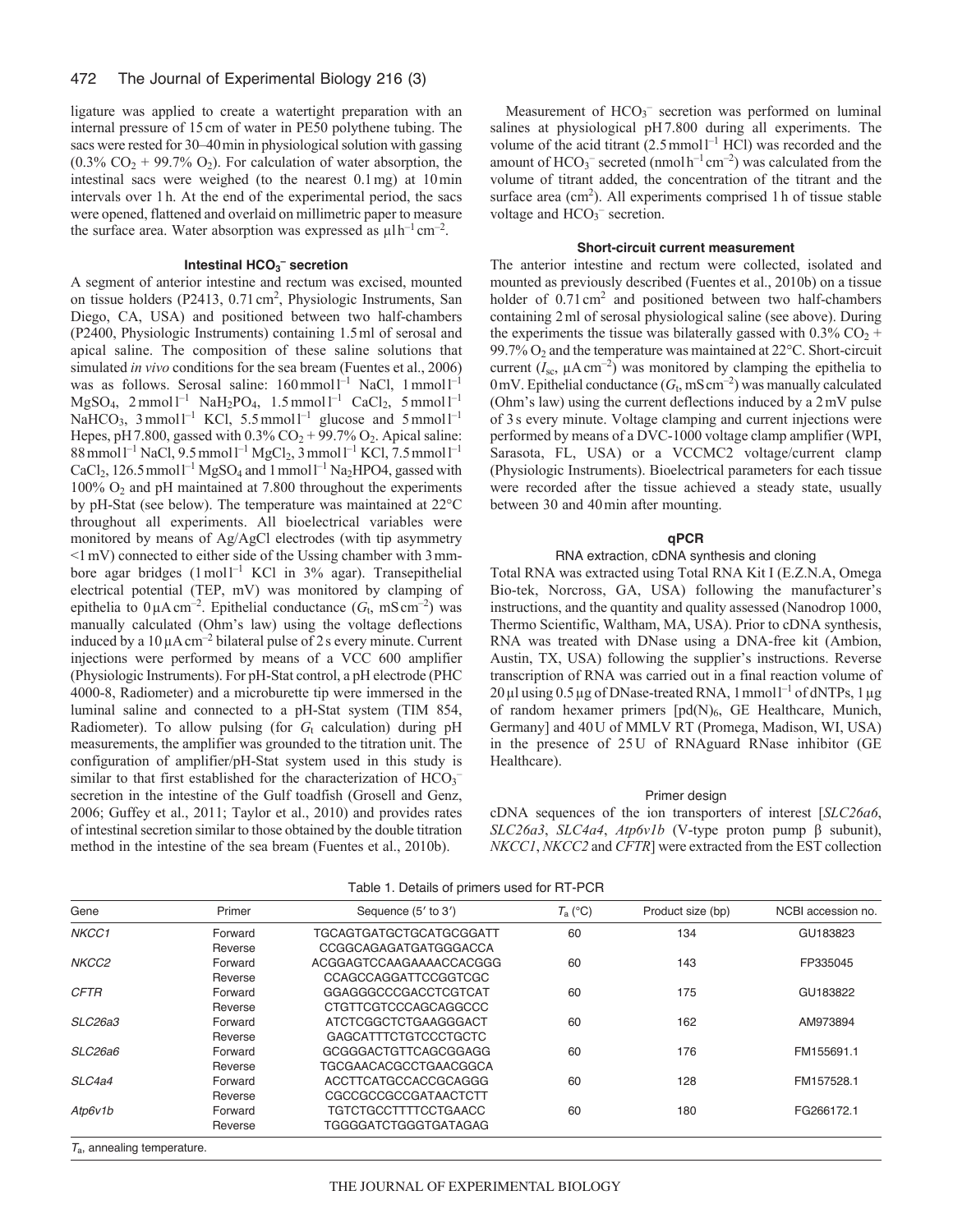

Fig. 1. Plasma and intestinal fluid osmolality, total aggregate content ( $M<sub>b</sub>$ , body mass), total fluid content, intestinal fluid  $HCO<sub>3</sub><sup>-</sup>$  and total  $HCO<sub>3</sub><sup>-</sup>$  (normalized to fish  $M<sub>b</sub>$ ) in juvenile sea bream 30 days after transfer from 35 p.p.t. salinity to 12, 35 and 55 p.p.t. Each bar represents the mean + s.e.m. (*N*=5–10). Different lowercase letters indicate significant differences (*P*<0.05, one-way ANOVA, followed by the Bonferroni *post hoc* test).

database (dbEST) at the National Center of Biotechnology (NCBI, http://blast.ncbi.nlm.nih.gov/) using TBLASTn queries of known protein or deduced protein sequences from other fish species. Extracted sequences were compared by multisequence alignment using Clustal X to establish their identity (Larkin et al., 2007). Primer pairs were designed using the software Primer3 (http://frodo.wi.mit.edu/) running under the EBioX (http://www.ebioinformatics.org/) interface for Macintosh. Table1 shows primer sequences, amplicon sizes and NCBI accession numbers of the target sequences.

Real-time qPCR amplifications were performed in duplicate in a final volume of 10µl with 5µl SsoFast EvaGreen Supermix (Bio-Rad, Hercules, CA, USA) as the reporter dye, 25ng cDNA, and  $0.3$  pmol<sup>1-1</sup> each of the forward and reverse primer. Amplifications were performed in 96-well plates using the One-step Plus sequencedetection system (Applied Biosystems, Foster City, CA, USA) with the following protocol: denaturation and enzyme activation step at 95°C for 2min, followed by 40 cycles of 95°C for 5s and 60°C for 10s. After the amplification phase, a dissociation step was carried out at 95°C for 10s, 60°C for 10s, and 95°C for 10s. For normalization of cDNA loading, all samples were run in parallel using 18S rRNA. To estimate efficiencies, a standard curve was generated for each primer pair from 10-fold serial dilutions (from 1 to 0.001ng) of a pool of first-strand cDNA template from all samples. Standard curves represented the cycle threshold value as a function of the logarithm of the number of copies generated, defined arbitrarily as one copy for the most diluted standard. All calibration curves exhibited correlation coefficients  $R^2 > 0.98$ , and the corresponding real-time PCR efficiencies were >99%.

#### **Immunohistochemistry**

Immunohistochemical localization of CFTR, NKCC and NKA in sections of anterior intestine and rectum of sea bream acclimated to water of different salinity was performed as previously described (Wilson et al., 2007). Prior to primary antibody incubation, sections were pre-treated with 0.05% citraconic anhydride (pH7.4) for 30min at 100°C. Sections were incubated overnight at 4°C with mouse monoclonal hCFTR antibody c-term (1:400 dilution; R&D Systems, Minneapolis, MN, USA), and mouse monoclonal NKCC antibody (1:200) (Lytle et al., 1995) used in combination with the affinitypurified rabbit anti-NKA α-subunit antibody (1:500) (Wilson et al., 2007). The secondary antibodies used were goat anti-mouse Alexa Fluor 568 and goat anti-rabbit Alexa Fluor 488 (1:500; Invitrogen, Carlsbad, CA, USA). The sections were viewed on a Leica DM6000B wide-field epi-fluorescence microscope and images were captured using a digital camera (Leica DFC 340 FX, Lisbon, Portugal). Preliminary testing was conducted with single antibodies and with negative controls (peptide blocking, normal host sera and culture supernatant).

## **Statistical analysis**

Data are expressed as means  $\pm$  s.e.m. unless otherwise stated. Prior to statistical analysis, normality and homogeneity of variance were assessed. Differences in plasma osmolality, intestinal fluid osmolality, intestinal water content, intestinal aggregate content and intestinal  $HCO_3^-$  content were established by one-way ANOVA followed by the *post hoc* Bonferroni test. Differences in intestinal water absorption, HCO<sub>3</sub><sup>-</sup> secretion, *I<sub>sc</sub>*, tissue resistance and gene expression were analyzed by two-way ANOVA considering salinity (12, 35 and 55 p.p.t.) and intestinal region (anterior intestine and rectum) as the main effects. A significant interaction was interpreted by a subsequent simple-effects analysis with Bonferroni correction. All statistical analysis was performed with Prism 5.0 (GraphPad Software). Groups were considered significantly different at *P*<0.05.

# **RESULTS**

# **Plasma and fluid analysis**

The osmolality of sea bream plasma decreased significantly in fish transferred from 35p.p.t. (control) to 12p.p.t. (low salinity) but did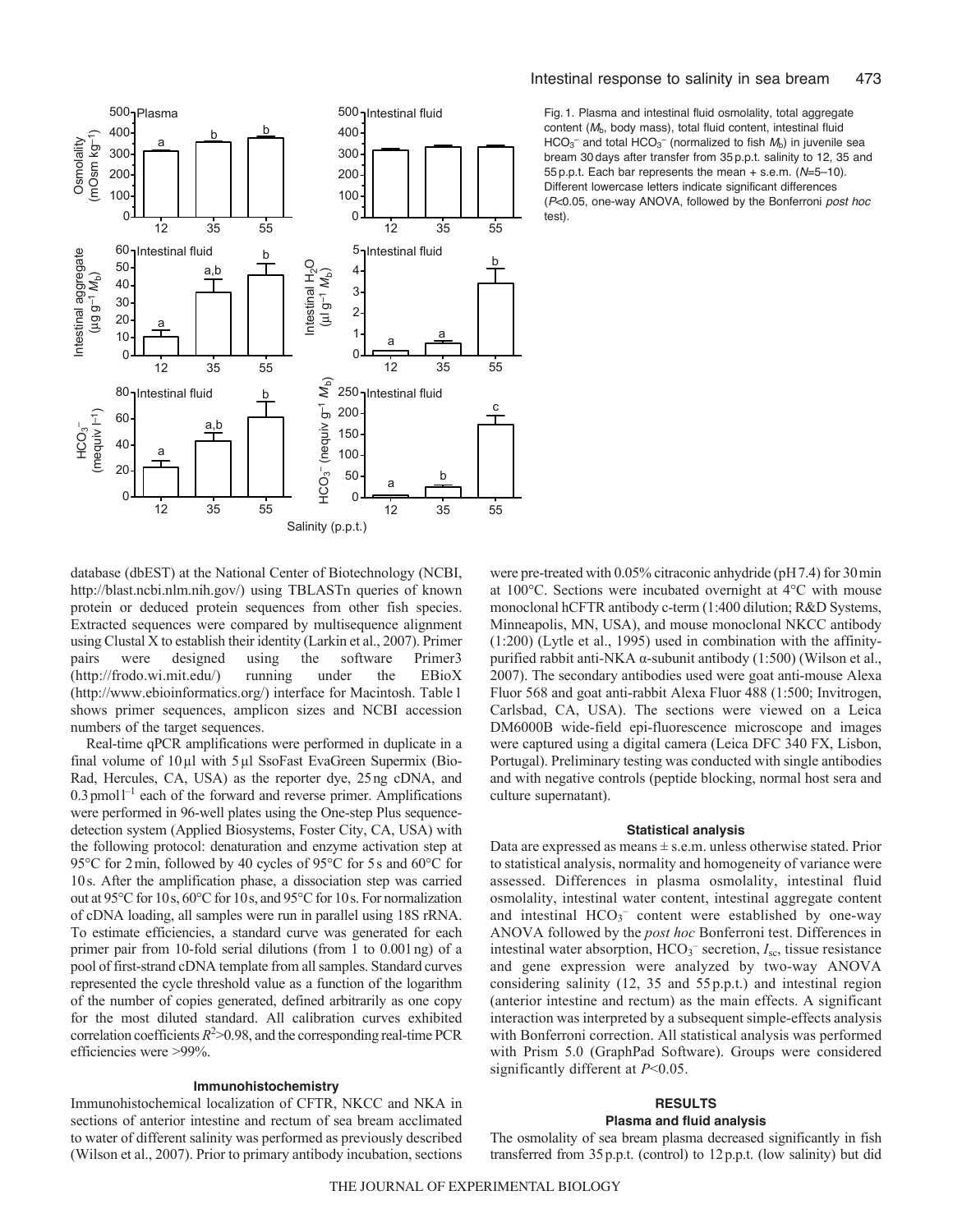

Fig. 2. Water absorption as measured in intestinal sacs prepared from the anterior intestine and the rectum of juvenile sea bream 30 days after transfer from 35 p.p.t. salinity to 12, 35 and 55 p.p.t. Each bar represents the mean + s.e.m. (*N*=4–6). For a given intestinal region, different lowercase letters indicate significant differences among salinities (*P*<0.05).

not change when fish were transferred to 55p.p.t. (high salinity). No effect of salinity on intestinal fluid osmolality was detected (Fig.1).

The total intestinal dried aggregate (including mucus + carbonate aggregates) content in control fish was  $35 \mu g g^{-1} M_b$  and significant differences were found only between extreme salinities (Fig.1). However, the total intestinal fluid content at a given time was between 5- and 8-fold higher in animals at high salinity.  $HCO<sub>3</sub>$ <sup>-</sup> concentration in the intestinal fluid of control fish was around  $40$  mequiv  $l^{-1}$  (Fig. 1) and salinity transfer to high or low salinity resulted in a parallel increase or decrease, respectively, of  $HCO_3^-$ , which was only significantly different between low and high salinity. However, when concentrations were normalized to fluid volume content and fish  $M_b$ , the total  $HCO_3^-$  fluid content expressed as nequivg<sup>-1</sup>  $M<sub>b</sub>$  was between 30 and 6 times higher in high salinity than in low salinity or control (Fig.1).

#### **Gravimetric water absorption**

Basal values of water absorption in control fish were higher in the anterior intestine  $(22.1 \pm 1.90 \,\mu \mathrm{l \, cm^{-2} \, h^{-1}})$  than in the rectum  $(7.50\pm0.91 \,\mu\mathrm{lcm}^{-2} \,\mathrm{h}^{-1}$ , Fig. 2). No significant effect of salinity was observed on water absorption in the anterior intestine, while a 4- to 5-fold increase was observed in the rectum of fish at high salinity (Fig.2).

# **HCO3 – secretion and epithelial bioelectrical properties**

 $HCO<sub>3</sub>$ <sup>-</sup> secretion in the anterior intestine of control fish was  $495$ nmol cm<sup>-2</sup> h<sup>-1</sup> and the rectum averaged a lower secretion of  $211$  nmol  $h^{-1}$  cm<sup>-2</sup> (Fig. 3). In the anterior intestine, significantly lower (280 nmol cm<sup>-2</sup>h<sup>-1</sup>) or higher (783 nmol cm<sup>-2</sup>h<sup>-1</sup>) HCO<sub>3</sub><sup>-</sup> secretion rates were observed in low or high salinity, respectively (Fig. 3). In the rectum, a reduction in salinity resulted in an unchanged HCO<sub>3</sub><sup>-</sup> secretion, while an increase in salinity resulted in a significant 3- to 4-fold increase in  $HCO<sub>3</sub><sup>-</sup>$  secretion (Fig. 3).

The *I*<sub>sc</sub> of intestinal regions of the sea bream in response to salinity is shown in Fig. 4. Positive  $I_{\text{sc}}$  values indicate secretory currents; absorptive currents are shown by negative values. Mean values of *I*sc in the anterior intestine and rectum of the sea bream after longterm adaptation are dependent on salinity and intestinal region. In control and high salinity fish, the anterior intestine showed a small but consistent absorptive current, while in low salinity fish a secretory current was observed. In contrast, the rectum of all fish showed a secretory/positive current, which was significantly higher at high salinity (Fig.4).



Fig. 3.  $HCO<sub>3</sub>$  secretion as measured in Ussing chambers by pH-Stat in preparations from the anterior intestine and the rectum of juvenile sea bream 30 days after transfer from 35 p.p.t. salinity to 12, 35 and 55 p.p.t. Each bar represents the mean + s.e.m. (*N*=4–6). For a given intestinal region, different lowercase letters indicate significant differences among salinities (P<0.05).

 $G_t$  in the anterior intestine was between 10 and  $15 \text{ mS cm}^{-2}$ , regardless of the external salinity, while in the rectum high salinity fish had significantly lower  $G_t$  values.

#### **qPCR**

Changes in *Atp6v1b* expression are shown in Fig.5. Regardless of the external salinity, *Atp6v1b* expression was lower in the anterior intestine than in the rectum. In the anterior intestine, *Atp6v1b* expression was higher at high salinity, while in the rectum expression levels were significantly lower in low salinity fish (Fig.5).

Fig. 5 also shows the expression of *SLC4a4*, which was on average 5- to 7-fold higher in the anterior intestine than in the rectum depending on the external salinity. No changes in expression were observed in the rectum of fish acclimated long-



Fig. 4. Short-circuit current  $(I_{\text{sc}})$  and tissue conductance  $(G_t)$  in the anterior intestine and the rectum of juvenile sea bream 30 days after transfer from 35 p.p.t. salinity to 12, 35 and 55 p.p.t. Each bar represents the mean + s.e.m. (*N*=6–7). For a given intestinal region, different lowercase letters indicate significant differences among salinities (*P*<0.05).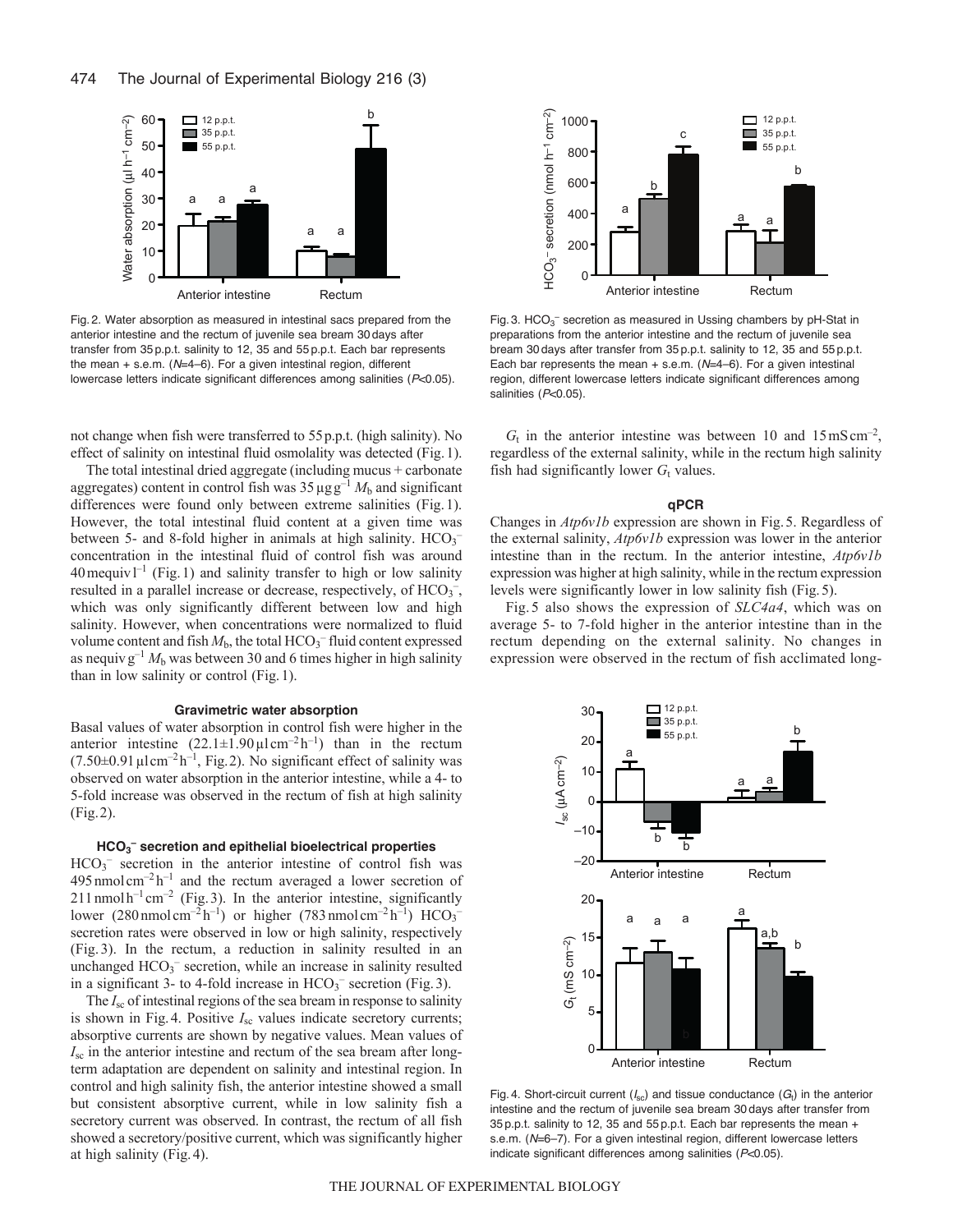



Fig. 6. Relative expression (ratio of gene of interest:*18S*) of *NKCC1*, *CFTR* and *NKCC2* in the anterior intestine and the rectum of juvenile sea bream 30 days after transfer from 35 p.p.t. salinity to 12, 35 and 55 p.p.t. Each bar represents the mean + s.e.m. (*N*=6–7). For a given intestinal region, different lowercase letters indicate significant differences among salinities (*P*<0.05).

Fig. 5. Relative expression (ratio of gene of interest:*18S*) of *Atp6v1b*, *SLC26a3*, *SLC4a4* and *SLC26a6* in the anterior intestine and the rectum of juvenile sea bream 30 days after transfer from 35 p.p.t. salinity to 12, 35 and 55 p.p.t. Each bar represents the mean + s.e.m. (*N*=6–7). For a given intestinal region, different lowercase letters indicate significant differences among salinities (*P*<0.05).

term to either salinity. However, a significant increase in expression was observed in the anterior intestine at high salinity (Fig. 5).

A similar regionalization was observed in the expression of *SLC26a3*, with severalfold higher expression in the anterior intestine than in the rectum at all salinities. In the anterior intestine, *SLC26a3* showed significantly different levels of expression that parallel the external salinity (Fig.5), while no effects of salinity were observed in the rectum.

Expression of *SLC26a6* was observed in the anterior intestine and the rectum of the sea bream at all salinities. Independent significant effects of salinity and intestinal region were observed. Higher levels of *SLC26a6* expression were found in the anterior intestine at high salinity, while in the rectum significantly lower expression levels were observed in low salinity (Fig.5).

Fig.6 shows mean expression of *NKCC1* in the anterior intestine and the rectum of salinity-challenged sea bream. Significantly higher levels of expression of *NKCC1* were observed at low salinity in the anterior intestine. In contrast, expression levels in the rectum were significantly lower at low salinity (Fig. 6).

*CFTR* expression (Fig.6) exhibited a similar pattern to that of *NKCC1*, with higher levels of expression of *CFTR* at low salinity in the anterior intestine and lower expression levels in the rectum in low salinity fish (Fig.6).

*NKCC2* expression was observed in the anterior intestine and the rectum of sea bream at all salinities. In the anterior intestine, high salinity fish showed significantly higher levels of *NKCC2* expression than fish in the other groups. In contrast, expression levels of *NKCC2* in the rectum of fish challenged with low salinity were significantly lower (Fig. 6).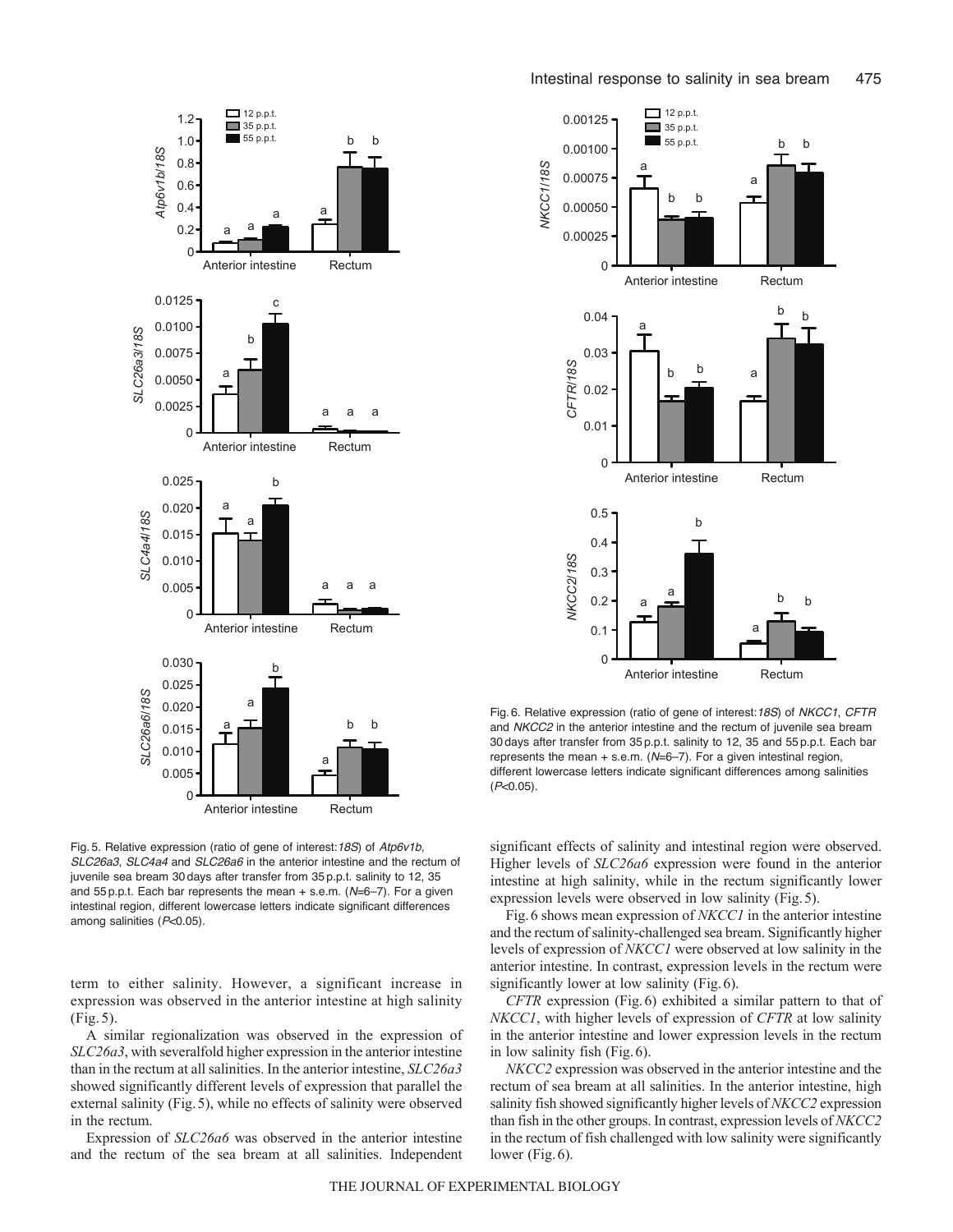

Fig. 7. Immunofluorescence localization of CFTR (red) and Na+/K+-ATPase (green) in the anterior intestine (A–C) and the rectum (D–F) of sea bream 30 days after transfer from 35 p.p.t. salinity to 12 p.p.t. (A,D), 35 p.p.t. (B,E) and 55 p.p.t. (C,F). Sections were counterstained with nuclear stain DAPI (4′,6-diamidino-2-phenylindole; blue) and overlaid with the DIC (differential interference contrast) image for tissue orientation. Scale bar, 250μm.

# **Immunohistochemistry**

Apical CFTR staining of brush border columnar epithelial cells was only apparent in the rectum of high salinity fish (Fig.7F), while in the apical region of the anterior intestinal epithelium it had a diffuse staining pattern. Strong apical NKCC staining of brush border columnar epithelial cells of both anterior intestine and rectum was observed (Fig.8), which appeared to be stronger in the high salinity fish. Both NKCC and CFTR labeling strength appeared to positively correlate with salinity.  $Na^+/K^+$ -ATPase  $\alpha$ subunit immunoreactivity was detected in the basolateral membrane of epithelial cells in both the intestine and rectum. Strong  $Na^{+}/K^{+}$ -ATPase immunoreactivity was also detected in isolated cells in the lamina propria (Figs7, 8).

# **DISCUSSION**

The sea bream are unable to withstand freshwater (Fuentes et al., 2010a). However, when challenged with external salinities in the range 5–60p.p.t. they are able to adjust salinity-driven gill and plasma changes within 3weeks of transfer (Laiz-Carrion et al., 2005). In consequence, the results of this study are steady-state patterns of fish fully adapted to different environmental salinities.

# **Intestinal water absorption**

Following methods previously detailed (Grosell and Taylor, 2007; Scott et al., 2008), water absorption in gut sacs was measured under symmetric conditions to avoid passive water absorption driven by osmotic gradients. Measurement of water absorption in symmetric conditions, as opposed to *in vivo* like (asymmetric) saline, may provide an overestimate of water absorption as shown for the Gulf toadfish (Genz et al., 2011; Grosell and Taylor, 2007). The sea bream intestinal fluid osmolality remains unchanged (Fig.1) after longterm challenge with low/high salinity and the use of the same saline provides a valid basis for comparison of the potential water absorption in different intestinal regions and the effect of salinity. Under these experimental conditions, the values of water absorption obtained along the sea bream intestine are in keeping with those described for other marine species such as the killifish, *Fundulus heteroclitus* (Scott et al., 2008; Wood and Grosell, 2012), the Japanese eel (Aoki et al., 2003) or the Gulf toadfish (Grosell and Taylor, 2007).

Like other marine fish (Fuentes and Eddy, 1997b) the sea bream drink high amounts of seawater, at a rate of around 5mlh<sup>-1</sup> kg<sup>-1</sup> (Guerreiro et al., 2002), and the whole intestine is preferentially

> Fig. 8. NKCC-like (red) immunoreactivity and Na+/K+-ATPase (green) in the anterior intestine (A–C) and the rectum (D–F) of sea bream 30 days after transfer from 35 p.p.t. salinity to 12 p.p.t.  $(A, D)$ ,  $35 p.p.t.$   $(B, E)$  and  $55 p.p.t.$   $(C, F)$ . Sections were counterstained with nuclear stain DAPI (blue) and overlaid with the DIC image for tissue orientation. Scale bar, 100μm.

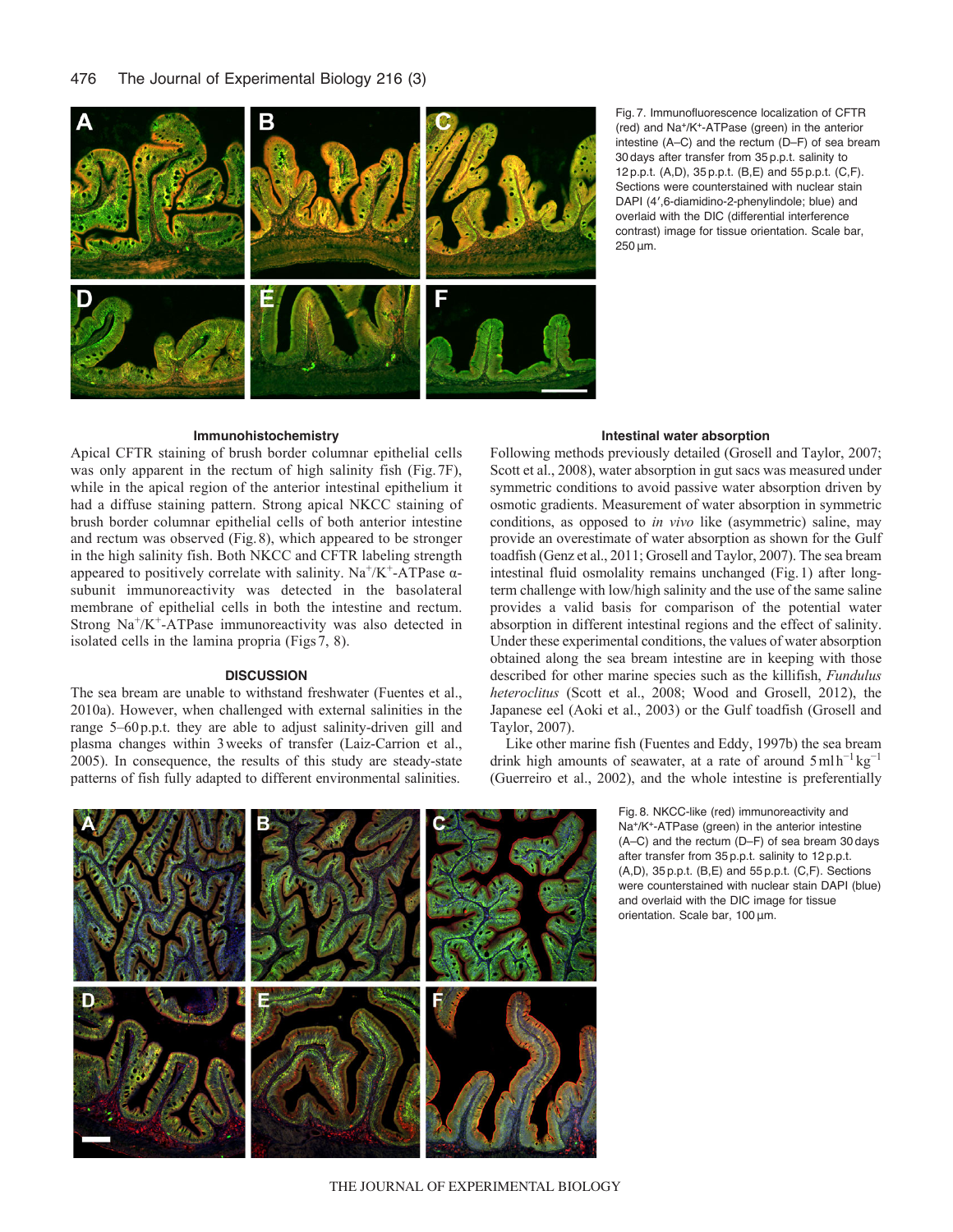absorptive in relation to water. However, specific rates vary along the intestinal tract and higher water absorption was observed in the anterior intestine than in the rectum of control fish. High and low salinity have little effect on water absorption in the anterior intestine, which averaged  $20-25 \mu l h^{-1}$  cm<sup>-2</sup> in fish adapted to 12, 35 or 55 p.p.t. These results are in agreement with the effects of salinity adaptation in the eel (Aoki et al., 2003) with a minor effect of salinity on water absorption in the anterior intestine. However, they contrast with the reduction of water absorption observed in killifish adapted to seawater when compared with brackish water (10% seawater) adapted animals (Scott et al., 2008).

Water absorption in the rectum of the sea bream is highly salinity dependent and while adaptation to low salinity was without effect, the rectum of high salinity fish absorbs water at a rate about 5- to 8-times higher than control fish. This observation is in good agreement with the response of the posterior intestine of Japanese eels to salinity (Aoki et al., 2003), although the effect of high salinity in eels is less pronounced than in the sea bream.

These differences in response to salinity between the anterior intestine and the rectum are likely to reflect a difference in functional plasticity to salinity challenge in the two regions. The increase in salt load at high salinity is not reflected by an increase of osmolality in the plasma. In addition, regardless of the external salinity (12, 35 or 55p.p.t.), the intestinal fluid has an unchanged osmolality of  $320-330 \,\text{mOsm}\,\text{kg}^{-1}$ . This may be the result of both the altered drinking rates, as previously shown in salinity-challenged sea bream larvae (Guerreiro et al., 2004), and/or the adjustment of water absorption rates. In light of the water absorption data, we suggest that the plasticity of the rectum, likely in combination with increased drinking, enables the absorption of additional water that is necessary to sustain the plasma osmolality within narrow limits.

# Intestinal HCO<sub>3</sub><sup>-</sup> content and secretion

The levels of HCO<sub>3</sub><sup>-</sup> observed in the intestinal fluid of the sea bream are  $\sim$ 40 mequiv  $1^{-1}$ , within the range described for a wide array of other marine species (Wilson et al., 2002). On a concentration basis, long-term exposure of sea bream to higher or lower external salinity results in a small parallel increase or decrease in  $HCO<sub>3</sub>$ concentration, respectively. In addition to changes in  $HCO<sub>3</sub>$ concentration in the fluid, we observed that the volume of fluid itself in the intestine of salinity-adapted sea bream is substantially different, and parallels external salinity (Fig.1). Consequently, when the volume of intestinal fluid is considered and the total amount of  $HCO<sub>3</sub><sup>-</sup>$  present in the fluid is calculated for a given time and normalized by fish mass, adaption to high salinity results in a 5- to 7-fold increase of fluid  $HCO<sub>3</sub><sup>-</sup>$  content in the intestinal lumen (Fig.1). The aggregate fraction measured in this study provides only a rough estimate of mineral content in the form of carbonates, as it might include a varying proportion of organic fraction at different salinities. However, the amount of intestinal precipitates remains unchanged (when compared with control fish), whilst water calcium concentration is 50% higher. A parallel observation was described *in vivo* in total  $HCO_3^-$  output (fluid + solid) in rectal fluid in the Gulf toadfish (Genz et al., 2008). Our interpretation of these observations is that fluid transit induced by drinking in fish at high salinity is greatly increased – an idea also supported by the substantial increase of total fluid present in the intestine of the sea bream at a given time. However, the increase in drinking seems to override the capacity of the intestine for aggregate precipitation. The high amount of  $HCO_3^-$  present in the intestinal fluid may be titrated by the action of a proton pump in the distal intestine to enhance rectal water absorption.

In keeping with the demonstration of  $HCO_3^-$  secretion in different regions of the intestine in the European flounder, Pacific Sanddab and lemon sole (Wilson et al.,  $2002$ ),  $HCO<sub>3</sub>$ <sup>-</sup> secretion takes place in the anterior intestine and the rectum of the sea bream, although the anterior intestine secretes about twice as much  $HCO_3^-$  as the rectum. HCO<sub>3</sub><sup>-</sup> secretion rates in the sea bream intestine measured by pH-Stat are within the range of those described in different intestinal sections of the Gulf toadfish and seawater-adapted trout (0.2–0.6µmolh<sup>−</sup><sup>1</sup> cm<sup>−</sup><sup>2</sup> ) (Grosell et al., 2009a; Guffey et al., 2011). In addition, higher secretion rates were observed at higher salinities both in the anterior intestine and in the rectum. In keeping with the heterogeneous effect of salinity on water absorption, there is a region-dependent effect in the capacity of the epithelium to secrete  $HCO<sub>3</sub><sup>-</sup>$  in the intestine of the sea bream. Thus, the increase of  $HCO<sub>3</sub>$ secretion in the rectum at high salinity is about 3-fold higher than the rate of control fish. However, it falls short of the 5- to 7-fold increase in water absorption observed in the same animals in the rectum. These results imply a strong relationship between water absorption and HCO<sub>3</sub><sup>-</sup> secretion. However, while HCO<sub>3</sub><sup>-</sup> secretion in the intestine is an important driving force for Cl– *via* apical anion exchangers and subsequently water absorption (Grosell et al., 2005), the apical NKCC has an important role.

#### **Molecular response to salinity**

SLC4A4 (NBCe1) is an electrogenic Na<sup>+</sup>-coupled HCO<sub>3</sub><sup>-</sup> transporter that moves both ions into the cell (Romero et al., 2004). In fish intestine, SLC4a4 is located in the basolateral membrane of the enterocyte, is expressed at higher levels in seawater fish (Kurita et al., 2008) and is believed to constitute a bottleneck for the epithelial capacity of HCO<sub>3</sub><sup>-</sup> secretion (Taylor et al., 2010). In keeping with a previous report in the intestine of the Gulf toadfish (Taylor et al., 2010), salinity-dependent higher expression of *SLC4a4* was observed in the anterior intestine of the sea bream. However, the levels of gene expression are compatible with a wide variation of HCO3 – secretion in salinity-adapted fish (Fig.3). It remains unknown whether this observation is related to stoichiometry transition of SLC4a4 in the sea bream. However, changes in the transport ratio of  $Na^+$ :HCO<sub>3</sub><sup>-</sup> (1:2, 1:3, 1:4) have recently been demonstrated for the euryhaline pufferfish NBCe1 (Chang et al., 2012).

The SLC26 family of transporters as described in humans has a wide variety of members and epithelial transport functions. Different members carry  $SO_4^2$  and oxalate, and operate as  $Cl^-/HCO_3^$ exchangers or as selective Cl<sup>-</sup> channels (Dorwart et al., 2008). Within this family, SLC26A3 and SLC26A6 are found in secretory epithelia and function as Cl<sup>-</sup>/HCO<sub>3</sub><sup>-</sup> exchangers (Ohana et al., 2009; Shcheynikov et al., 2006).

The intestinal  $HCO<sub>3</sub><sup>-</sup>$  secretion in marine fish intestine relies on luminal Cl<sup>-</sup>, which suggests a process mediated by apical Cl<sup>-</sup>/HCO<sub>3</sub><sup>-</sup> exchangers (Grosell et al., 2005; Wilson et al., 1996). Moreover, a study in mefugu (Kurita et al., 2008) has demonstrated a high  $HCO_3^$ transport capacity of SLC26a6 in seawater fish intestine and differential expression as a function of salinity. In the sea bream intestine, both *SLC26a6* and *SLC26a3* are expressed, but at higher levels in the anterior intestine than in the rectum. An estimate based only on the expression data of both *SLC26a6* and *SLC26a3* (Fig.5) and assuming linear relationships would predict a 2- to 3-fold higher HCO<sub>3</sub><sup>-</sup> secretion in the anterior intestine of high salinity-adapted fish. This is in good agreement with the *in vitro* results of HCO<sub>3</sub><sup>-</sup> secretion measured by pH-Stat (Fig. 3).

The rectum becomes more active at higher salinities and both water absorption and HCO<sub>3</sub><sup>-</sup> secretion are enhanced. This increase is not substantiated by the expression data for either *SLC26a6* or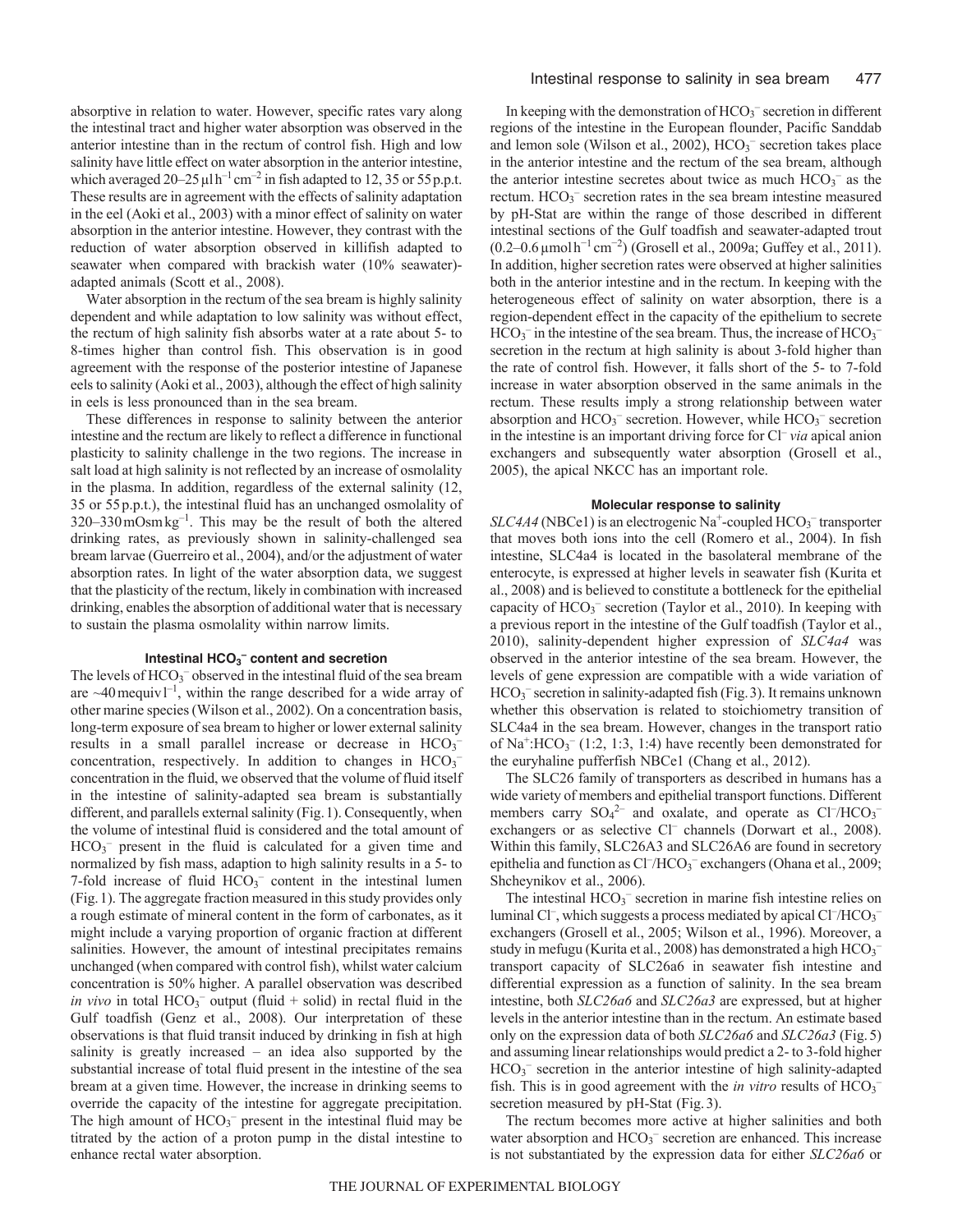*SLC26a3*. In the rectum of high salinity fish and in line with expression levels of both *SLC26a6* and *SLC26a3*, no changes of water or HCO<sub>3</sub><sup>-</sup> secretion could be predicted in relation to control fish. However, it is surprising that in both groups a high expression of *Atp6v1b* was observed, which is between 3- and 5-fold higher than in the anterior intestine. A previous study (Grosell et al., 2009b) has suggested that the electrogenic SLC26a6 is functionally linked to the activity of an electrogenic  $H^+$ -pump and regulated by its activity. In keeping with this idea, the high expression of *Atp6v1b* in the rectum of the sea bream at high salinity would predict a high activity of an apical  $H^+$ -pump in the rectum, resulting in high acid secretion. While carbonate aggregate formation and luminal acidification are supposedly opposing processes, independent activation of either would result in lower luminal osmolality to favor water absorption (Grosell et al., 2009b). The high water absorption observed in the rectum of high salinity fish is likely  $H^+$ -pump dependent. This would probably explain the comparatively lower than predicted intestinal aggregate presence observed in the intestine in high salinity fish, even when the total amount of  $HCO_3^-$  is 5- to 8-fold higher than in controls or low salinity fish, respectively. In light of the regional expression pattern of anion exchangers and the  $H^+$ -pump, and considering intestinal  $HCO_3^-$  and aggregate content in the lumen of high salinity fish, it seems clear that carbonate aggregate formation mediated by anion exchangers dominates in the anterior intestine. In turn, rectal acid secretion mediated by an apical H<sup>+</sup>-pump titrates the high amounts of  $HCO_3^-$  to lower luminal osmolality and makes more water available for absorption. A similar distribution of expression, enzyme activity and physiological function of a V-type  $H^+$ -ATPase (Guffey et al., 2011) and cytosolic carbonic anhydrase (Sattin et al., 2010) between the anterior and posterior intestine (not the rectum) has recently been proposed in the Gulf toadfish.

Under voltage clamp and with symmetric salines in the Ussing chamber, *I*sc of epithelia is the electrical representation of net epithelial ion transport. In the anterior intestine of the sea bream, the fish adapted to low salinity show a highly variable secretory current in the voltage-clamp experiments in Ussing chambers. This could reflect the absolute increase in the expression of *NKCC1* and the *CFTR*, mechanisms that constitute the Cl<sup>-</sup> secretory pathway in epithelia (Cutler and Cramb, 2001; Cutler and Cramb, 2002). In the rectum, a prevailing secretory function was observed in fish at all salinities, with higher secretion at higher salinity. This result is in keeping with the expression data, where matching increases of both *NKCC1* and the *CFTR* are detected, and inmunodetection clearly shows CFTR protein expression in the apical membrane of the enterocyte (Fig.7). In mammalian models, a reciprocal regulatory interaction between SLC26a3 and SLC26a6 and CFTR has been demonstrated (Ko et al., 2004). The rectum of high salinity fish is a region preferentially absorptive of water as shown in the sac preparation experiments. However, it is preferentially secretory in relation to Cl– as shown in the Ussing chamber experiments. Although it may appear counter-intuitive, enhanced Cl<sup>–</sup> secretion may stimulate the function of SLC26a6 transporters to favor Cl– recycling, and thus stimulate Cl<sup>-</sup>-dependent water absorption mediated either by SLC26a6 or by NKCC2, and possibly, though this is less likely, by SLC26a3 (because of its residual expression).

The role of NKCC2 in epithelia is absorptive or re-absorptive (in the loop of Henle of mammals) (Gamba, 2005). It appears that Cl– uptake is responsible for the majority of water absorption in intestinal epithelia of marine fish and the importance of a bumetanide-sensitive mechanism mediated by NKCC apical cotransporters has been established (Loretz, 1995). In fish, the *NKCC2* gene is expressed in several tissues, although its distribution is not widespread. For instance, in the brackish medaka (*Oryzias dancena*), it is preferentially expressed in the intestine and the kidney (Kang et al., 2010). *NKCC2* expression has been demonstrated to be salinity dependent and in European eels (*Anguilla anguilla*), for example, its expression in the intestine in seawater is up to 7-fold higher than in freshwater (Kalujnaia et al., 2007). In our study in the sea bream, *NKCC2* was found to be expressed in both the anterior intestine and the rectum. Given the absorptive nature of NKCC2, it is unsurprising to find higher levels of expression in the anterior intestine than in the rectum. This coincides with the 3-fold lower water absorption rates observed in the rectum in relation to the anterior intestine in sac preparations of control fish. In the anterior intestine of the sea bream, the expression pattern of *NKCC2* parallels absolute rates of water absorption. However, in the rectum, similar expression levels of *NKCC2* are compatible with a 4- to 5 fold difference in water absorption between fish adapted to 35 and 55p.p.t., an issue probably related to protein trafficking and apical insertion of functional proteins. Interestingly, NKCC staining was observed in the rectum of all fish (Fig.8). However, while in controls the staining has both apical and sub-apical distribution, it is strongly concentrated in the apical membrane of the enterocyte at high salinity, indicating that by location and protein functionality, it is likely that NKCC2 sustains most of the Cl<sup>-</sup> uptake to enhance water absorption observed in the rectum of these fish.

It seems that the intestinal distribution of specific molecular mechanisms related to the processing of intestinal fluid responds to a similar pattern of anterior–posterior distribution, but speciesspecific differences exist. Previous studies in the Gulf toadfish (Guffey et al., 2011; Sattin et al., 2010; Taylor et al., 2010) have demonstrated the relative importance of the distal intestine (not the rectum) in osmoregulation in marine fish, with actions likely mediated by cytosolic carbonic anhydrase and a V-type proton pump. In the sea bream, we have described adaptive heterogeneous responses in different gastrointestinal sections that also indicate functional and partly exclusive physiological roles. Higher rates of epithelial HCO<sub>3</sub><sup>-</sup> secretion that parallel external salinity are observed in the anterior intestine. Fish challenged with high salinities have much a higher fluid content of  $HCO<sub>3</sub><sup>-</sup>$  equivalents, but not proportionally higher intestinal precipitates than control fish. It seems that carbonate precipitation is limited, likely by calcium availability. However, the rectum probably exploits this limitation. A V-type proton pump, highly expressed in the rectum, probably titrates the excess  $HCO<sub>3</sub><sup>-</sup>$  to allow the observed increase of water absorption, mediated by Cl<sup>-</sup>-driven mechanisms, i.e. anion exchangers and/or NKCC.

#### **ACKNOWLEDGEMENTS**

We would like to thank the reviewers for their invaluable contribution to the manuscript.

#### **FUNDING**

This work was supported by the Portuguese Foundation for Science and Technology (Ministry of Science and Higher Education, Portugal and European Social Funds) grant [PTDC/MAR/104008/2008] to J.F.

#### **REFERENCES**

- **Aoki, M., Kaneko, T., Katoh, F., Hasegawa, S., Tsutsui, N. and Aida, K.** (2003). Intestinal water absorption through aquaporin 1 expressed in the apical membrane of mucosal epithelial cells in seawater-adapted Japanese eel. *J. Exp. Biol.* **206**, 3495-3505.
- **Chang, M. H., Plata, C., Kurita, Y., Kato, A., Hirose, S. and Romero, M. F.** (2012). Euryhaline pufferfish NBCe1 differs from nonmarine species NBCe1 physiology. *Am. J. Physiol. Cell Physiol.* **302**, C1083-C1095.